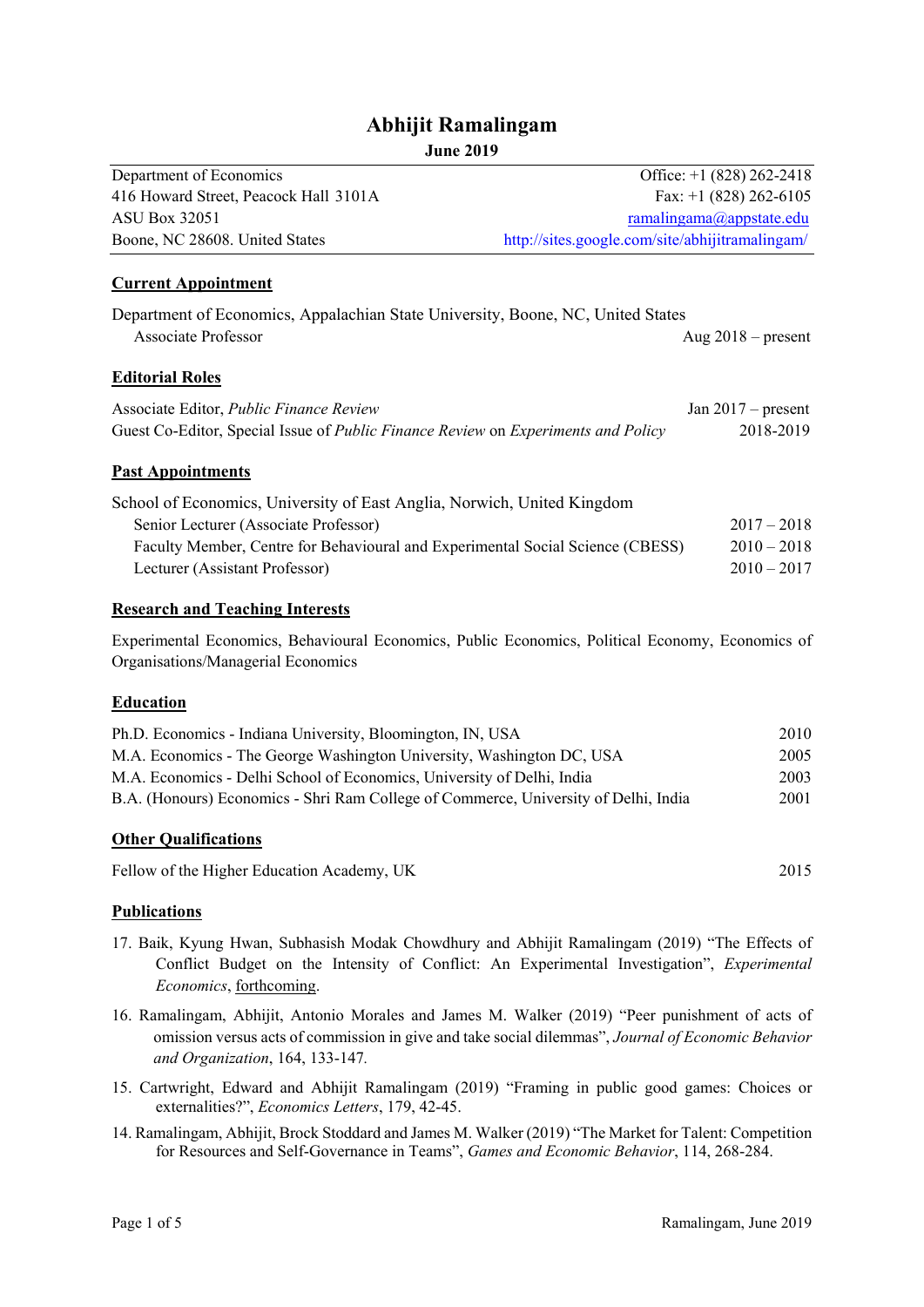- 13. van Leeuwen, Boris, Abhijit Ramalingam, David Rojo Arjona and Arthur Schram (2019) "Centrality and Cooperation in Networks", *Experimental Economics*, 22(1), 178-196.
- 12. Modak Chowdhury, Subhasish, Joo Young Jeon and Abhijit Ramalingam (2018) "Property Rights and Loss Aversion in Contests", *Economic Inquiry*, 56(3), 1492-1511. (Symposium on *Contests: Theory and Evidence*)
- 11. Ramalingam, Abhijit, Antonio Morales and James M. Walker (2018) "Variation in experimental instructions: punishment in public goods games", *Journal of Behavioral and Experimental Economics*, 73, 66-73.
- 10. Hargreaves Heap, Shaun, Abhijit Ramalingam and David Rojo Arjona (2017) "Social information 'nudges': an experiment with multiple group references", *Southern Economic Journal*, 84(1), 348- 365.
- 9. Modak Chowdhury, Subhasish, Joo Young Jeon and Abhijit Ramalingam (2016) "Identity and Group Conflict", *European Economic Review*, 90, 107-121. (Special Issue: *Social Identity and Discrimination*)
- 8. Hargreaves Heap, Shaun, Abhijit Ramalingam and Brock Stoddard (2016) "Endowment inequality in public goods games: A re-examination", *Economics Letters*, 146, 4-7.
- 7. Ramalingam, Abhijit, Sara Godoy, Antonio Morales and James M. Walker (2016) "An individualistic approach to institution formation in public goods games", *Journal of Economic Behavior and Organization*, 129, 18-36.
- 6. Hargreaves Heap, Shaun, Abhijit Ramalingam, Siddharth Ramalingam and Brock Stoddard (2015) "'Doggedness' or 'disengagement'? An experiment on the effect of inequality in endowment on behavior in team competitions", *Journal of Economic Behavior and Organization*, 120, 80-93.
- 5. Sääksvuori, Lauri and Abhijit Ramalingam (2015) "Bargaining under Surveillance: Evidence from a Three-Person Ultimatum Game", *Journal of Economic Psychology*, 51, 66-78.
- 4. Leibbrandt, Andreas, Abhijit Ramalingam, Lauri Sääksvuori and James M. Walker (2015) "Incomplete Punishment Networks in Public Goods Games: Experimental Evidence", *Experimental Economics*, 18(1), 15-37. (Special Issue in *Honour of Elinor 'Lin' Ostrom*)
- 3. Ramalingam, Abhijit (2014) "On the Value of Relative Comparisons in Firms", *Economics Letters*, 124(3), 446-448.
- 2. Ramalingam, Abhijit (2012) "The relevance of irrelevant information in the dictator game", *Economics Bulletin*, 32(1), 746-754.
- 1. Ramalingam, Abhijit and Michael T. Rauh (2010) "The Firm as a Socialization Device", *Management Science*, 56(12), 2191-2206.

#### **Working Papers**

- "Team competition when there is inter-team inequality" (with Shaun Hargreaves Heap and Brock Stoddard) – *awarded a grant from the ESRC Network for Integrated Behavioural Science* – *under review*
- "Inequality and Competitive Effort: The Roles of Asymmetric Resources, Opportunity and Outcomes" (with Francesco Fallucchi) – *under review*
- "Group Size and Matching Protocol in Contests" (with Kyung Hwan Baik and Subhasish Modak Chowdhury) – *revise & resubmit*
- "Wage Compression and Manager Inequality Aversion" (with David Johnson)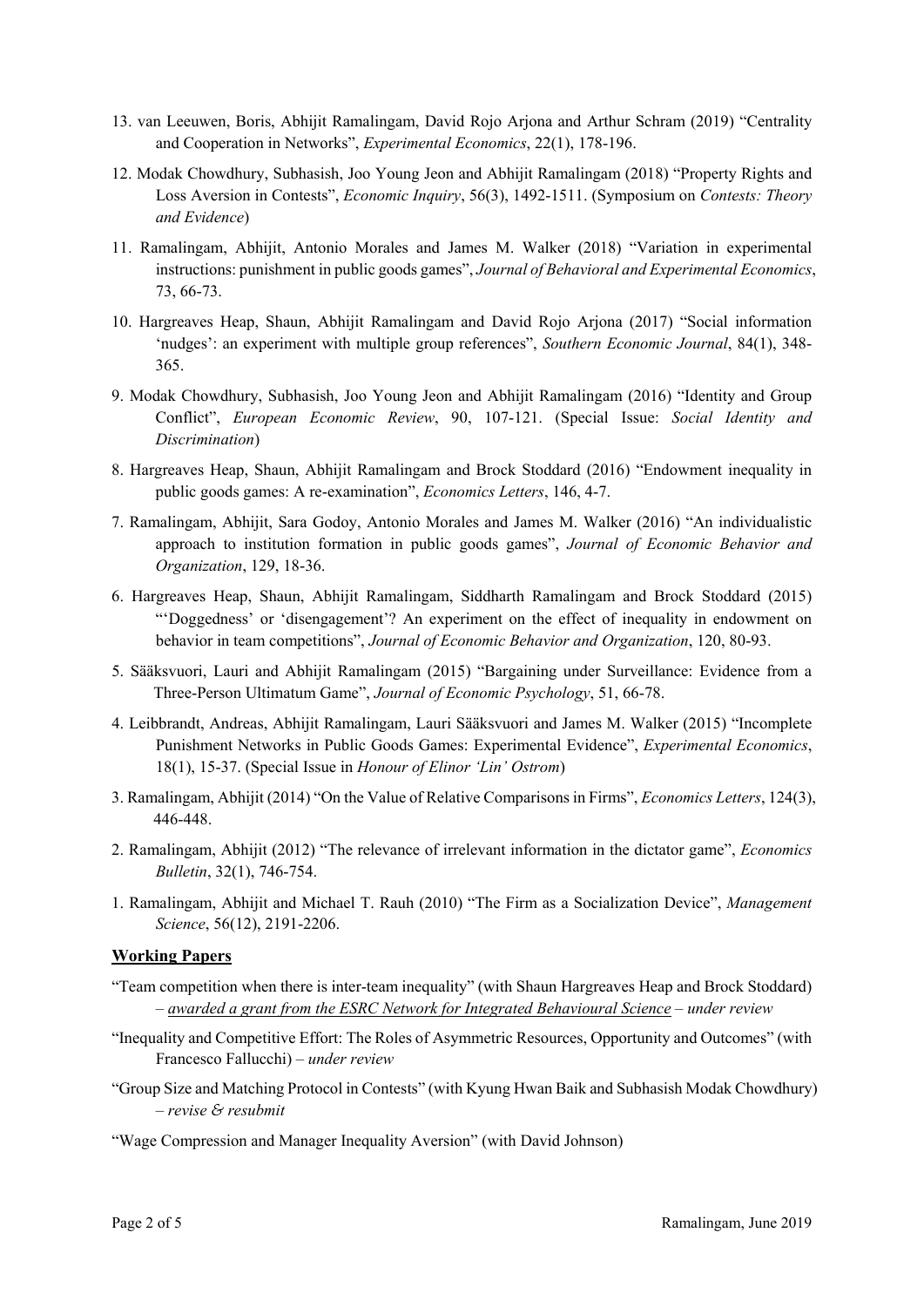#### **Research in Progress**

- "'I' and 'we': spillovers between individual and social tasks" (with Shaun Hargreaves Heap, Eugenio Levi and Chris Starmer) – *awarded a grant from the ESRC Network for Integrated Behavioural Science*
- "Leadership and Team Building by Managers" (with Thorsten Chmura, Francesco Fallucchi and Simon Gächter) – *awarded a grant from the ESRC Network for Integrated Behavioural Science*
- "Status and Trust in Representative Leaders: A Lab-in-the-Field Experiment in Rural Sarawak" (with Nor Izzatina Abdul Aziz and Robert Sugden) – *awarded a second IFREE Grant*
- "Team Production with Endogenous Costly Monitoring by Leaders" (with Luke Boosey and R. Mark Isaac)
- "Does Reducing Inequality Increase Cooperation?" (with Brock Stoddard)
- "Personality Traits and Reactions to Inequality in Public Goods Games" (with Philip Corr, Bereket Kebede, Nina Serdarevic, Oda Sund and Bertil Tungodden)
- "The Effects of Education Programmes and Social Networks on Smoking Norms among Adolescents: A Lab-in-the-Field Experiment in Colombia and Northern Ireland" (with Ruth Hunter, Frank Kee, Erik Kimbrough, Erin Krupka, Rajnish Kumar, et. al.)
- "Enhancing Competition for Talent in Team Production" (with Brock Stoddard and Jimmy Walker)
- "Divided Loyalties and Communication in Coordination Games" (with Caleb Cox, John Lightle and Brock Stoddard)
- "Competition vs. Cooperation: Does Inequality Beget Inequality?"

## **Grants**

- Medical Research Council, UK (MRC) "*Using Game Theory to assess the effects of social norms and social networks on adolescent smoking in schools*" (**Co-I**. PI: Frank Kee, Queen's University Belfast), 2017 – £ 729,225 (My share: quite small)
- International Foundation for Research in Experimental Economics (IFREE) "*Status and Trust in Representative Leaders: A Lab-in-the-Field Experiment*" (**Co-PI** with Nor Izzatina Abdul Aziz and Robert Sugden), 2016 – US\$ 10,000
- IFREE "*The Market for Talent: Competition for Resources and Self-Governance*" (**PI**. Co-PIs: Brock V. Stoddard and James M. Walker), 2015 – US\$ 10,000

#### **Internal Grants**

| School of Economics, UEA – PI $(\text{\pounds}2,000)$<br>2017-2018                            |      |
|-----------------------------------------------------------------------------------------------|------|
|                                                                                               |      |
| 2017-2018<br>Eastern ARC Research Grant – $Co-I$ (£1,500)                                     |      |
| 2017-2018<br>CBESS Research Grant – $Co-I$ (£4,000)                                           |      |
| ESRC Network for Integrated Behavioural Science – $Co-I$ (£2,500)<br>2016-2017                |      |
| 2016-2017<br>ESRC Network for Integrated Behavioural Science – $Co-I$ (£2,520)                |      |
| 2015-2016<br>School of Economics, UEA - $PI$ (£1,800)                                         |      |
| 2015-2016<br>School of Economics, UEA - $PI$ (£3,500)                                         |      |
| 2015-2016<br>ESRC Network for Integrated Behavioural Science – $Co-I$ (£3,000)                |      |
| ESRC Network for Integrated Behavioural Science – $Co-I$ (£1,900)                             | 2015 |
| School of Economics, UEA - $PI$ (£2,700)                                                      | 2015 |
| 2015-2018<br>Eastern ARC Support for PhD Studentship - Quantitative Social Sciences (£57,327) |      |
| 2010-2012<br>CBESS Research Grants (approx. £6,000)                                           |      |
| Fall 2009<br>Department of Economics Research Grant - Indiana University                      |      |
| Spring 2009<br>College of Arts and Sciences Travel Award - Indiana University                 |      |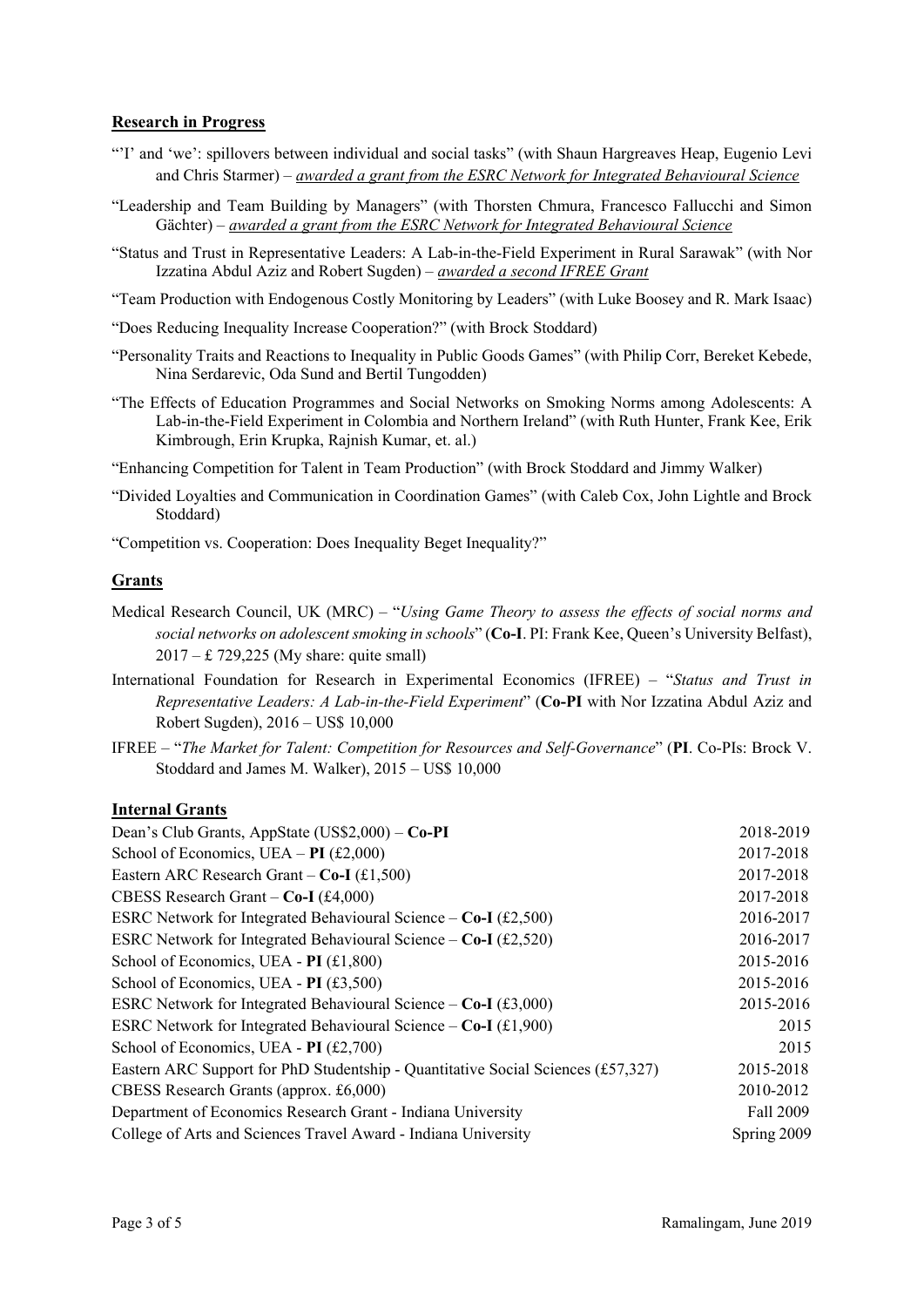### **Presentations and Workshops**

*2019* ESA World Meeting, Vancouver (scheduled); Indiana Alumni Workshop; ESI, Chapman University

*2018* Virginia Commonwealth University; ESA North American Meetings, Antigua; Advances with Field Experiments, Boston University; China Greater Bay Area Experimental Economics Workshop, City University of Hong Kong; Appalachian State; McMaster

*2017* Appalachian State; ESA North American Meetings, Richmond; CBESS, UEA; Queen's Belfast; Seventh Biennial Meeting of the Social Dilemmas Working Group, UMass Amherst; Florida State; Connecticut; Indiana; Utah State

*2016* ESA North American Meetings, Tucson; CBESS, UEA; Workshop on Network Theory, Queen Mary London; Bilbao Norwich Malaga Meeting on Economics of Networks, Norwich; Eastern ARC Meeting on 'New Directions in Intergroup Conflict and Contact', UEA; IMEBESS, Rome; University of Nottingham Business School; VCEE, Vienna; UMass Amherst Resource Economics

*2015* Durham/Newcastle BENC; TSE and IAST, Toulouse; ESA North American Meetings, Dallas; Conference on 'Contests: Theory and Evidence', UEA; Conflict Workshop II, UEA; Eastern ARC Political Psychology Workshop, Kent; ESRC Seminar on 'People Risk', Heinrich-Heine University, Düsseldorf; Conflict Workshop, UEA

*2014* ESA North American Meetings, Fort Lauderdale; Málaga

*2013* Sixth National Conference on Experimental Economics, Jadavpur University; Southern Economic Association Annual Meeting, Tampa

*2012* Fifth National Conference on Experimental Economics, Indian School of Business; Southern Economic Association Annual Meeting, New Orleans; Durham; Nottingham; UEA

2011 Southern Economic Association Annual Meeting, Washington DC; ESA European Conference, Luxembourg; Indian School of Business, Hyderabad; Asia Summer Institute in Behavioural Economics, National University of Singapore; Indian Institute of Management - Kozhikode

*2010* Southern Economic Association Annual Meeting, Atlanta; Social Science Research Centre Berlin (WZB); UEA; AEA Continuing Education Program – Behavioural Economics

*2009* University of Illinois Urbana-Champaign; Cornell University/University of Edinburgh Conference on Relativity, Inequality and Public Policy, University of Edinburgh; 9<sup>th</sup> Annual Missouri Economics Conference, University of Missouri at Columbia; Midwest Economic Association Annual Meeting, Cleveland; IFREE 14th Annual Visiting Graduate Student Workshop in Experimental Economics, Chapman University

*2008* 3rd Annual Economics Graduate Student Conference, Washington University in St. Louis; Jordan River Conference, Indiana University Bloomington

#### **Research Experience**

Research Assistant to Prof. Elinor Ostrom and Prof. James Walker, The Vincent and Elinor Ostrom Workshop in Political Theory and Policy Analysis, Indiana University 2009-2010 Research Assistant to Prof. Pravin K. Trivedi, Economics Dept., Indiana University Summer 2008

Research Assistant to Prof. David Jacho-Chavez and Prof. Kim Huynh, Economics Dept., Indiana University 2007-2008